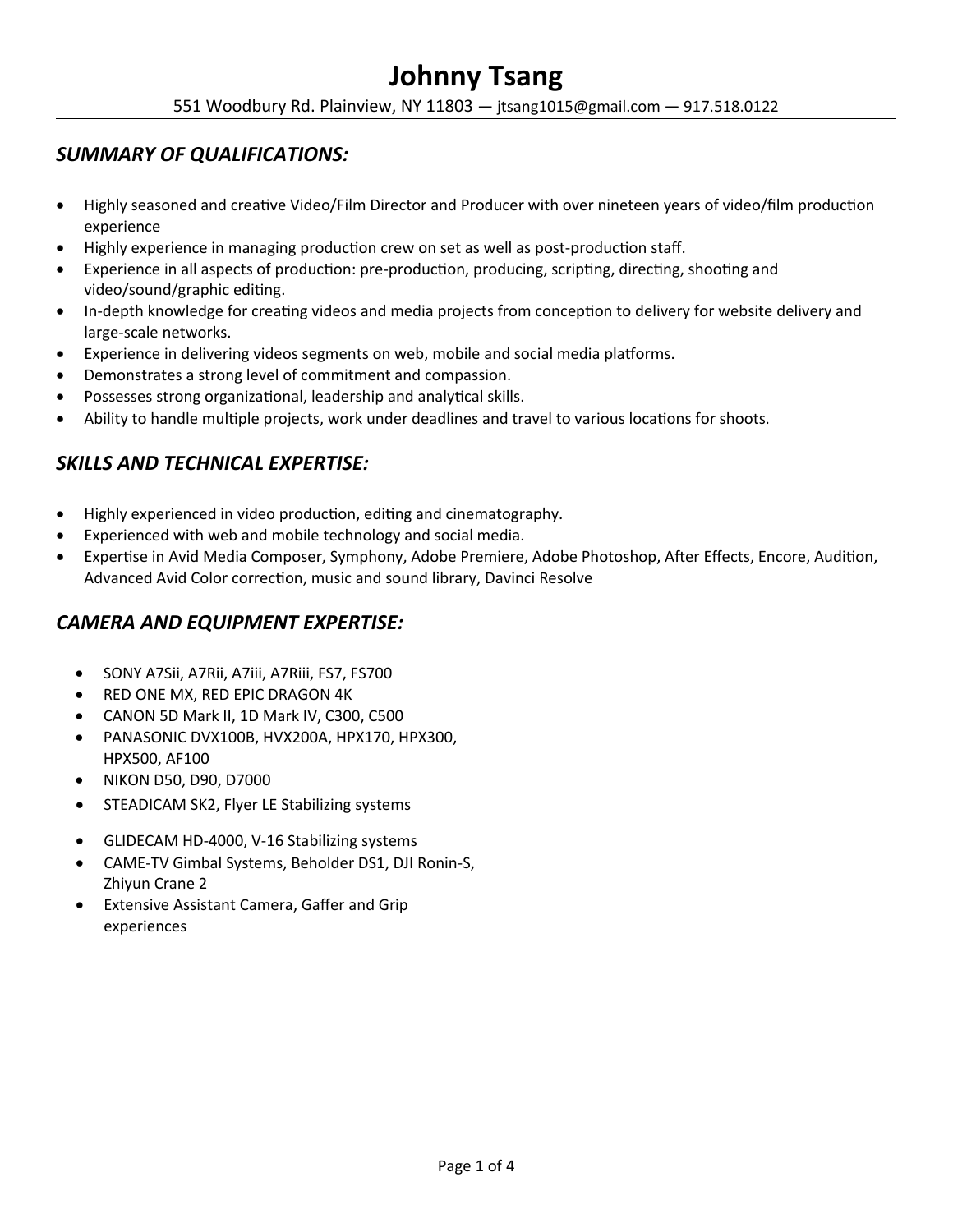551 Woodbury Rd. Plainview, NY 11803 — jtsang1015@gmail.com — 917.518.0122

## *PROFESSIONAL EXPERIENCE:*

#### *Overtime Sports, New York, NY 2018-present Director of Photography/Producer/Editor*

- Scout, produced, film and edited various sports entertainment media for their YouTube Channel. Used motion graphics and editing to finalize product
- Worked with director and producers on site for best execution of product
- Involved in the overall production to big product sponsored video content making creative decisions, layout, camera framing, events and film production.
- Worked with CEO and CCO of company and helped with the look and feel of their videos

### *Indigo Productions Inc., New York, NY 2017-present*

#### *Director of Photography/Producer*

- Co-Produced, and coordinate on location shoots for various corporate videos
- Communicate clients and handle on location production
- Directed technical placements, camera setup, and multitask various situations to assure smooth production

### *Groundswell Group, Los Angeles, CA 2018-Present*

#### *Director of Photography/Producer/Editor*

- Co-Produced, and Film and Edited various medical corporate media for hospital events
- Worked with director and producers on site for best execution of product
- Used motion graphics and editing to finalize product

## *ZPK Productions, Highland Beach, FL 2013-present*

### *Director/Producer/Editor*

- Directed/Produced 36 episodes for a food/travel show, "All the Best with Zita Keeley" currently airing at the SKY Network UK, PBS Networks and Amazon Prime
- Currently Producing second season for air date on 2016
- Field Production: coordinate pre-production and production planning activities; conducts field-based video production which involves interacting with clients and guests on set, directing a team operating all portable video and audio equipment; Travelled to a number of countries for shoot production meeting and dealing with point of contact per location
- Post-Production: Plans and performs video post-production tasks with a team of 5 which includes reviewing footage, making editorial decisions, tape logging, rough cuts, audio adjustment, color correction, and final editing using Avid Symphony software; utilizes computer graphics and special effects for video post-production in accordance with the overall production concepts; compresses video projects for output; makes video products available in a variety of formats; coordinates internal and external duplication services as required.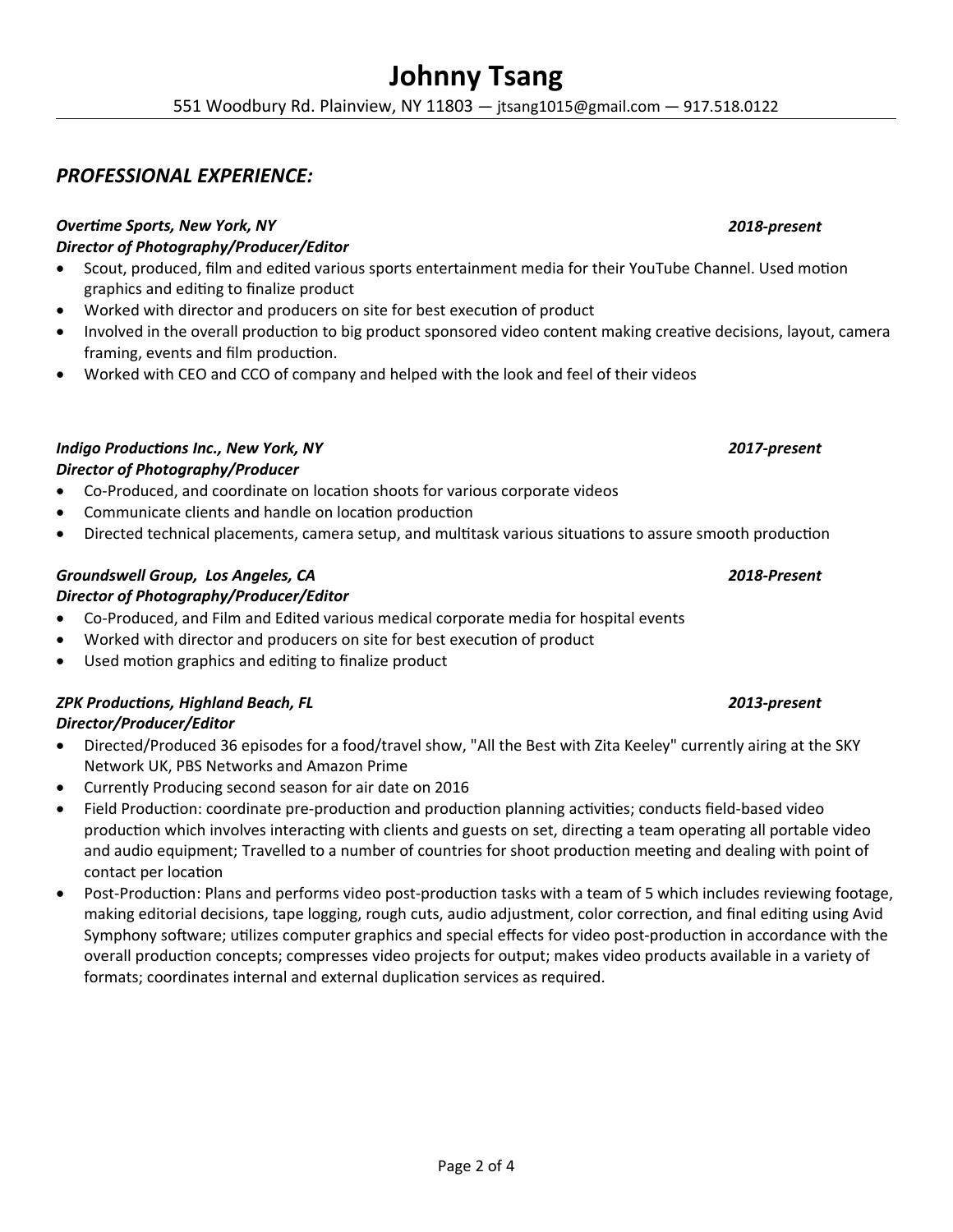551 Woodbury Rd. Plainview, NY 11803 — jtsang1015@gmail.com — 917.518.0122

### *Bleacher Report, New York, NY 2015-2018*

### *Director of Photography/Producer*

- Co-Produced, and coordinate on location shoots for upcoming sports figure
- Help create the "Commitment" series with company
- Directed technical placements, camera setup, and multitask to create over 15 commitment videos

#### *"Put your best Fish Forward" web series, New York, NY 2014-2015 Director/Editor*

- Direct and Produced 26 episodic web series for Emmy award winning host
- Coordinate and guide TV host, devised and directed shoots, voice over, compositors and graphic artists during field production
- Mentored and aided members of my production team; collaborate and structure look of location
- Post Production: Outline and plan segment of videos for edit; Coordinate a team of 4 to edit, make editorial decisions, rough cuts, audio & color correction, and final editing; compress video projects for output to HD web format.

### *Hearst Digital Media***, New York, NY 2011-2013**

#### *Video Producer/Director of Photography*

- Oversee both studio-based and live coverage video productions Hearst Digital.
- Works in collaboration with brand editors/writers and production staff to produce a variety of video products for webcasting, and video streaming, iPad platform videos.
- Oversee and manage project budget, scriptwriting and production scheduling.
- Plans and directs assigned studio productions; oversees operation of small multi-camera productions on location and in studio; operates varieties of cameras and formats, hard disk video recorders, and audio mixers; adjusts studio lighting equipment including fixed and portable tungsten lights; adjusts audio equipment including assorted lavalier, and shotgun microphones.
- Provides troubleshooting of video, audio and lighting equipment; performs routine equipment maintenance; makes recommendations to department for software and equipment purchases.

#### *Edgewater Pictures***, New York, NY**

#### *Co-Founder/Creative Director*

- Manages the entire production process right from conceptualization to the distribution including pre-production, casting, scripting, producing, shooting, directing, video, sound and graphic editing and digital distribution.
- Coordinates with clients on vision, direction, content and approach.
- Ensures that the production is carried within the required deadline and does not exceed the allocated budget.
- Supervises all production departments including talent bookers, producers, APs, editors and graphic designers.
- Prepares proposals and budgets.
- Trains the production crew in understanding the technology and operating it.
- Directs a production crew of ten in production shoots.
- Plans, coordinates and directs videos and films including short/full feature films, music videos, documentaries, corporate videos, commercials, food/ travel shows, live fashion events and web videos.
- Performs and oversees post-production video creation including editing, motion graphic creation, sound editing, compression and digital distribution.
- Provides guidance and support to post-production staff and troubleshoot equipment and software.

 **2006-2014**